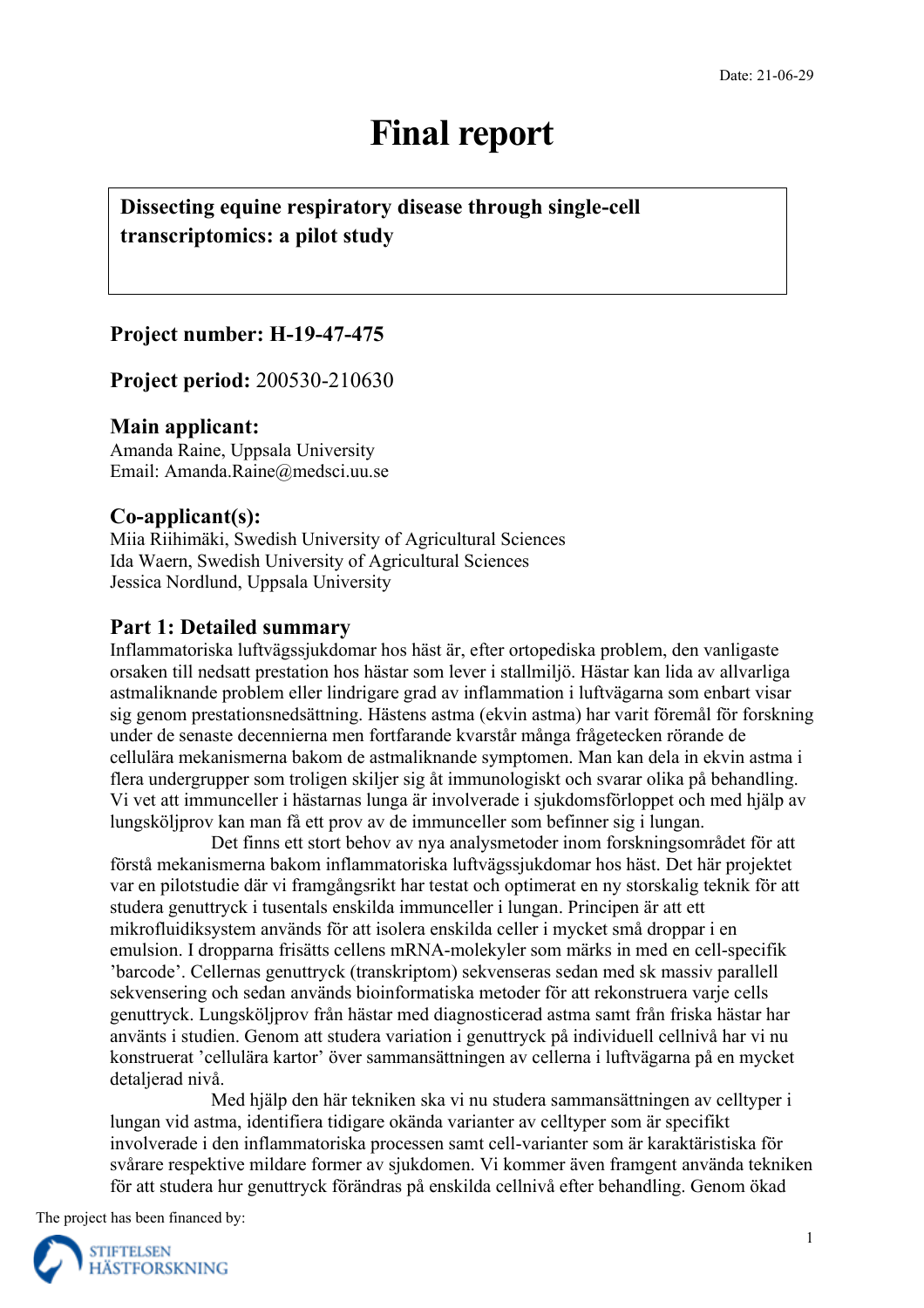kunskap om sjukdomens orsak och fortskridande och hur behandlingssvar ser ut på enskilda cellnivå kan man utveckla bättre diagnostik och mer individanpassade behandlingsstrategier och förebyggande åtgärder.

## **Part 2: Main report (max. 10 pages)**

## **Introduction**

### *Equine asthma*

Respiratory disorders in horses constitute a major horse-welfare problem in the equine industry and are second only to orthopedic disorders as a cause of poor performance in sporting horses (1-3). Clinical signs of equine asthma include airway obstruction, chronic intermittent cough, increased respiratory effort and mucus accumulation. Similar to its human equivalent, equine asthma is a heterogeneous and complex disease that is associated with both genetic and environmental factors (4-6). There is an established correlation between poor stable environment, feed quality and exacerbation of equine asthma, hence clinical symptoms are often relieved when affected horses are kept outdoors (7-10). In addition to environmental management, treatment includes corticosteroids in order to reverse inflammation and bronchodilating drugs, yet therapy outcome can be difficult to predict. Considering the heterogeneous nature of equine asthma, it is likely not a single disease but rather comprises several subtypes with distinct immunological characteristics. Severe equine asthma (formerly denoted Recurrent Airway Obstruction) is principally diagnosed in middle age and older horses whilst mild-to-moderate equine asthma (formerly Inflammatory Airway Disease) can be diagnosed in horses at any age (2-3). However, onset of mild-to-moderate equine asthma is more frequently observed in younger horses and it is the primary cause of exercise intolerance in sport and race horses. At present there is no clear-cut criteria or biomarkers identified for distinction between subtypes (2-3). Precise identification of asthma subtypes and their pathophysiological differences will be important to enable more precise treatment, prognostics and prevention.

Bronchoalveolar lavage (BAL) is an important clinical tool which reflects immunological and inflammatory processes at the alveolar level and is frequently used to support diagnosis of equine asthma. Traditional BAL cytology however, neither informs about the underlying processes in equine asthma nor has sufficient resolution for refined subclassification of the disease. Targeted as well as genome-wide gene expression and biochemical measurements performed on bulk population of cells in BAL and bronchial biopsies have provided important insights into the pathophysiology of the disease. However, these studies suffer from the limitations of averaging measured values across different cell types or sub populations of cells and thus the underlying mechanisms of equine asthma remain incompletely defined.

#### *Single cell genomics in asthma research*

Our current understanding of cell "type" is mainly based on measurements from mixtures of cells in bulk samples, which average inter-cellular differences and prohibit detection of rare, or previously undetected cell populations. A number of next generation sequencing (NGS) based technologies have been developed which enable genome-wide analysis of several modalities such as DNA, chromatin, gene expression and to some extent also surface protein expression, at the level of individual cells, collectively referred to as 'single cell genomics'. The 'transcriptome' refers to the complete set of gene transcripts (RNA species) in a given

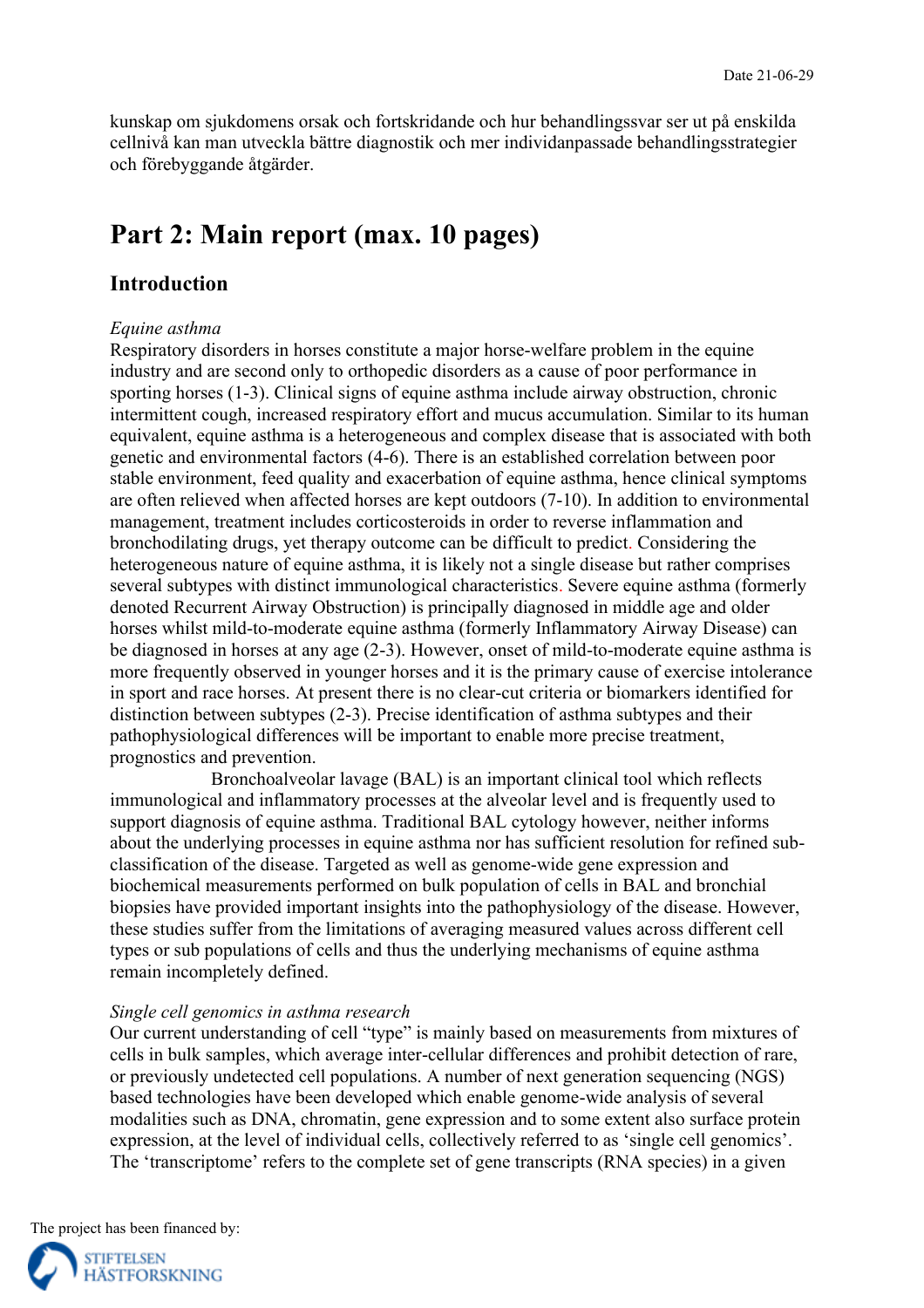cell type and '*single cell transcriptomics'* or *'single cell RNA sequencing' (scRNA-seq)* has rapidly become an analysis method of choice in many areas of medical biology.

Using e.g droplet microfluidics, suspensions of viable cells or isolated nuclei of basically any origin (blood, tissue, tumour, etc) can be processed, and many thousands of cells analyzed per sample, without the requirement for prior enrichment of specific cell types (11- 12). Cell identity can then be assigned after sequencing based on each single cell's transcriptome profile. Moreover, subtyping of known cell types and discovery of new/rare cell populations are enabled at substantially higher resolution compared to other methods.

#### *Single cell transcription profiling of horse samples*

To date, only two equine single cell RNA-seq studies have been published, in which phenotyping of equine PBMCs and mesenchymal stromal cells from healthy individual was performed (13-14). Utilizing unbiased single-cell RNA-sequencing approaches to study cell populations obtained from horses diagnosed with equine asthma presents an excellent opportunity to disentangle many of the cellular processes implicated in equine airway disease.

#### *Aim of the present study:*

In this 1-year pilot study the aim was to perform proof-of-principle experiments and establish single cell RNA-sequencing as a tool for investigating cell-to-cell variation of immune cells residing in the equine alveolar space. To this end we adapted the microfluidic droplet based workflow Drop-Seq (15) for use with equine BAL cells. This included optimizing sample preparation, single cell encapsulation, sequencing and to construct the first single cell transcriptome map of the immune cell landscape in the lung of healthy horses and horses diagnosed with equine asthma

#### *Long term aims:*

The long term objective of the project is to employ single cell RNA-sequencing to:

- $\checkmark$  Discover novel cell types, subtypes of cells and altered cell states implicated in equine asthma
- $\checkmark$  Investigate pathogenesis of equine asthma by understanding underlying inflammatory processes
- $\checkmark$  Take steps toward a refined disease classification of equine asthma
- $\checkmark$  Search for novel biomarkers with potential to predict prognosis and treatment outcome

## **Material and methods**

#### *Horses*

BAL cells were obtained from twelve horses (different breeds) diagnosed with equine asthma. The diagnosis was based on clinical- and endoscopic examination and cytology analysis of BAL. In addition, BAL samples were obtained from eight healthy standardbreed trotters with no history of airway disease, owned by the Department of Clinical Sciences (SLU).

#### *BAL cell sampling and preparation*

All horses airways were examined with endoscopy prior to BAL sampling. Healthy control horses showed no signs of airway inflammation as judged by clinical and endoscopy examination. BAL fluid samples were collected by bronchoscopy after intravenous premedication with sedative (detomidine and butorphanol). A local anaesthetic was instilled at the trachea before performing BAL (Carbocain<sup>®)</sup>. The BAL sampling was performed with

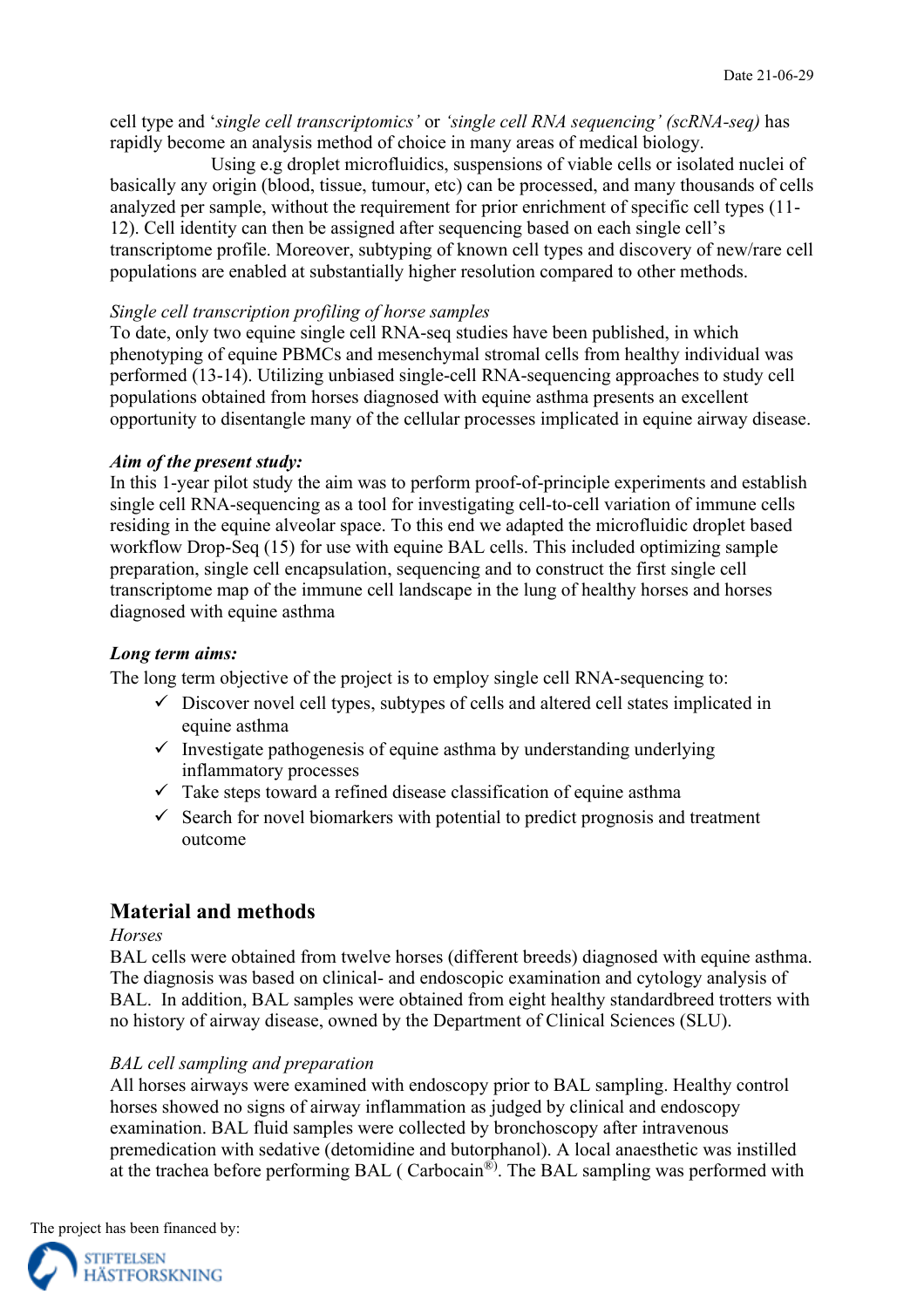a blind tube with  $3 \times 100$  ml sterile isotonic saline solution (at 37 °C). Recovered BAL fluid was placed on ice, samples were pooled and a 30 ml aliquot was taken for cytology (performed by the Clinical Chemistry Laboratory, University Animal Hospital). 50 ml of the remaining BAL sample was filtered through a 70 µm strainer and BAL cells were spun down at 300g for 5 min. The cell pellet was resuspended in 2 ml of PBS containing 0.01 % ultrapure BSA. Cell viability and concentration were assessed by Acridine Orange/Propidium iodide staining using an automated fluorescence cell counter (Nexcelom K2). Cell samples with a viability score of > 85% were used for downstream single cell isolation. All aspects of the study have been approved by the Regional Ethical Review Board (Dnr5.8.18-20690/2020).





#### *Single cell isolation and sequencing library preparation*

Single BAL cells were encapsulated together with microbeads in miniature droplets on a microfluidic device (Nadia, Dolomite Bio), according to a modified Drop-Seq protocol (15). The microbeads, which are coated with oligos comprising a PCR tag, a cell barcode, a unique molecular identifier (UMI) and a poly T sequence (ChemGenes) were resuspended in cell lysis buffer prior to droplet encapsulation. The microfluidic chip was loaded with 250 µl of cell suspension (300 cells/ $\mu$ l) and 250  $\mu$ l of bead suspension (600 beads/ $\mu$ l). Two chips per sample were run in parallel and the resulting emulsions were pooled. In the miniature droplets the cells are lysed and mRNA is captured on the microbead (Figure 2). The emulsion was broken by filtration through an Uberstrainer filter (Pluriselect) and simultaneously washed in high salt 6X SSC buffer (ThermoFisher)). The beads were collected from the filter in 6X SSC buffer, spun down at 1000g and washed with 5x Maxima RT buffer (ThermoFisher) and finally resuspended in reverse transcription (RT) reaction mixture (Maxima H Minus Reverse Transcriptase, Thermo Fisher) containing a template switch oligo. The RT reaction was incubated for 30 min at 20 °C followed by 90 minutes at 42°C and gentle shaking to keep the beads in suspension. After RT, Exonuclease I was added in order to digest excess oligos. The beads were then washed, first in TE-SDS buffer, then in TE-Tween buffer and finally resuspended in H20. Beads were counted to determine the concentration and aliquoted in a 96 well plate at 5000 beads/well. cDNA was amplified in the 96 well plates for 14 cycles using Terra PCR polymerase (TakaraBio). Amplified cDNA was pooled and purified twice with 0.6x AMPure XP beads (BeckmanCoulter). The integrity of the purified cDNA was checked on a TapeStation HS5000 Screen Tape (Agilent) and concentration was measured by Qubit.

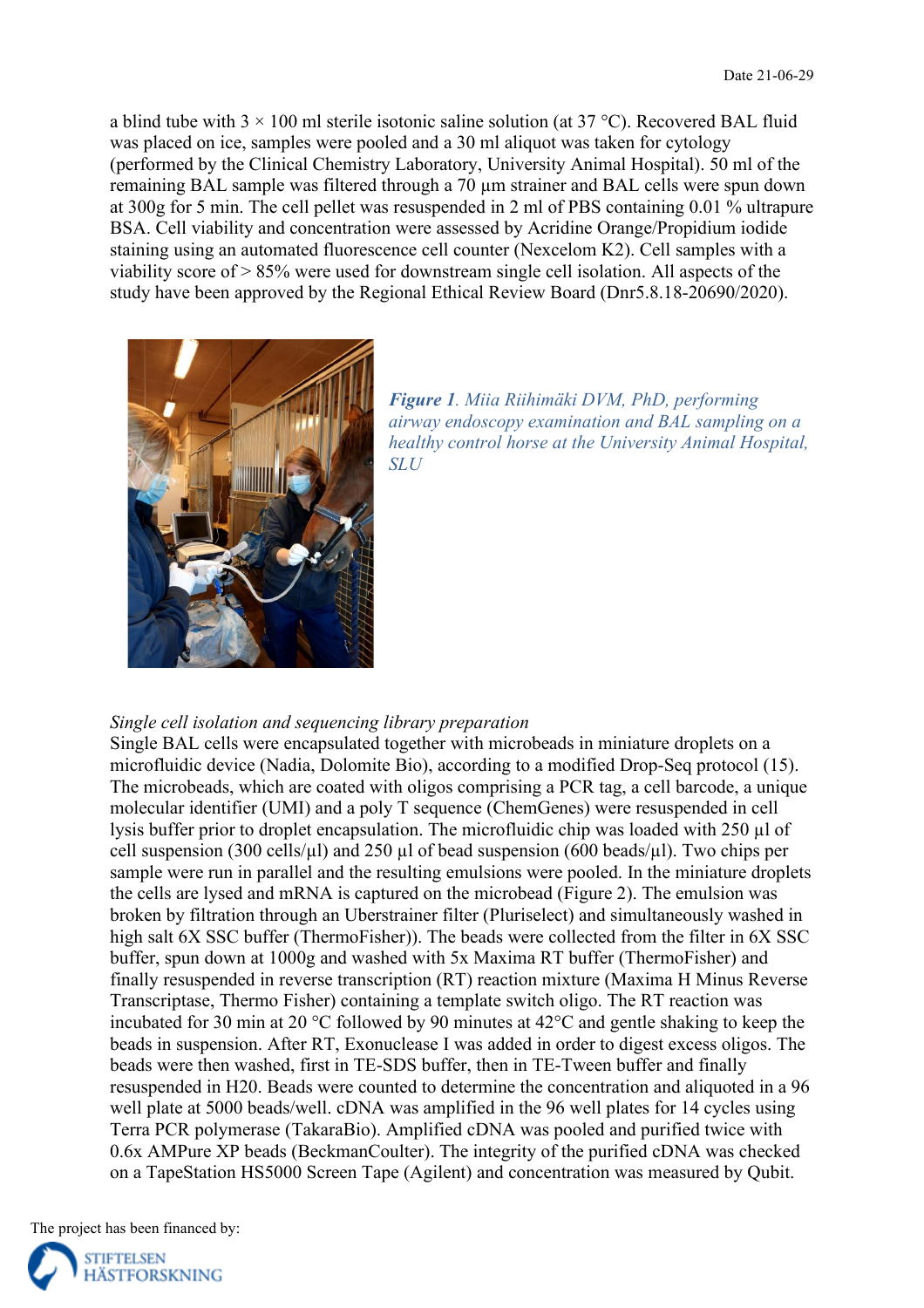Sequencing libraries were prepared from 3 x 1 ng of amplified cDNA using a modified Nextera XT protocol (Illumina Inc). Three Nextera XT reactions were prepared per sample, pooled, quantified by qPCR and sequenced on a NovaSeq6000 (Illumina Inc) with a custom recipe (Read 1: 25 bp, Read 2: 98 bp), at a read depth corresponding to at least 50,000 reads/cell.



*Figure 2. Schematic representation of the Drop-Seq single cell isolation and mRNA barcoding.*

#### *Bioinformatic analysis*

Read 2 (containing the gene mRNA sequence) were mapped to the horse reference genome (EquCab3.0, 16) with STAR v2.7.3. Read 1 (containing barcodes and UMIs) were used for cell demultiplexing, UMI deduplication and barcode quantification performed with either the DropSeqPipe tool (17) or with the corresponding workflows within the PartekFlow bioinformatic software. The EmptyDrops tool (18) were used to distinguish cells from empty droplets. The data were then further quality filtered to discard cells with > 5 % mitochondrial reads (indicative of dying cells), cells with > 5000 counts (putative doublets) and cells with less than 200 detected genes/cell. Furthermore, a noise filtering step was applied to remove non expressed genes and ribosomal protein genes. Downstream analysis was performed either using the R-package Seurat (19) or similar workflows in PartekFlow. Counts were normalized (log2(CPM+1)) and scaled before dimensionality reduction was performed by principal component analysis (PCA). Unsupervised graph-based clustering was performed on the first 25 principal components (based on the PCA scree-plot) and clusters were visualized by Uniform Manifold Approximation and Projection (UMAP). Harmony (20) was used for batch correction whenever data from several horse were clustered and visualized together.

## **Results and discussion**

During the 1-year project period we have optimized the Drop-Seq sample preparation for use with equine BAL cells. We then sequenced scRNA-seq libraries from twelve horses with equine asthma (collected from patients visiting the respiratory specialist clinic at the University Animal Hospital, SLU), at diagnosis) and eight healthy control horses, in total twenty samples. For each sample we have sequenced 3000-6000 cells, generating a large scRNA-seq data set of in total  $\sim$ 100,000 single cells.

The BAL cell Drop-Seq data was generally of high quality (Figure 3). The fraction of mitochondrial reads was low (less than 5%), which indicates low numbers of dead or dying cells (Figure 2, right panel). The number of genes detected per cell were between 200-2000 genes/cell and 400-5000 counts/cell (middle and left panels of Figure 3) which can

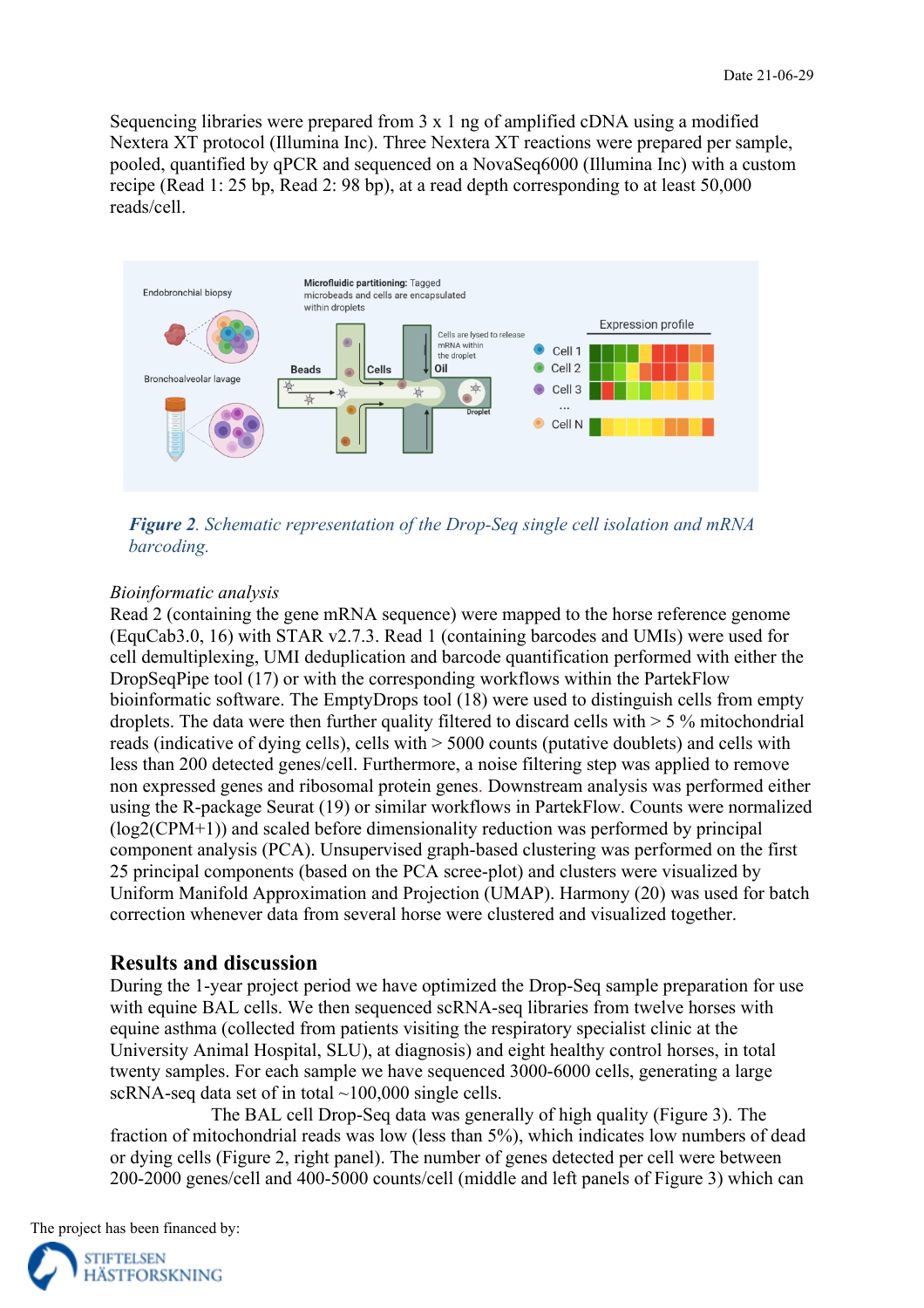be considered in the normal range for single cell RNA Drop-Seq data, especially for species with less well annotated reference genomes (especially annotation of 3'UTR regions as reads are enriched to 3'-end of genes in Drop-Seq).



*Figure 3. Example of quality control parameters for combined Drop-Seq data obtained from five equine asthma patients, in total 29000 cell. Each dot represents one cell. The violin plots show the number of counts/cell, number of genes (features)/cell and mitochondrial counts/cell.* 

Unsupervised clustering and cluster annotation based on expressed marker genes identified all the expected cell types in BAL (Figure 4 and 5) i.e; T-cells, alveolar macrophages, neutrophils, mast cells and eosinophils. Examples of cluster specific gene expression markers are visualized in Figure 6. However, when comparing to cytology counts for the same samples, it became evident that the granulocyte populations (neutrophils, mast cells, eosinophils) were underrepresented in the Drop-Seq data (Figure 4 and 5). For instance, in the equine asthma patients the neutrophil count is expected to be  $> 8\%$  according to cytology analysis but only 2 % of cells could be annotated as neutrophils in the scRNA-seq data set. The corresponding number for mast cells were 7 % vs 1.2%.



*Figure 4. Example of UMAP visualization of ~29000 cells combined from five equine asthma patients. Left panel: cluster were annotated based on the expression of specific markers for each cell type. Right panel: the same UMAP plot but here cells are colored according to origin of sample/horse, showing successful correction of batch effects.*

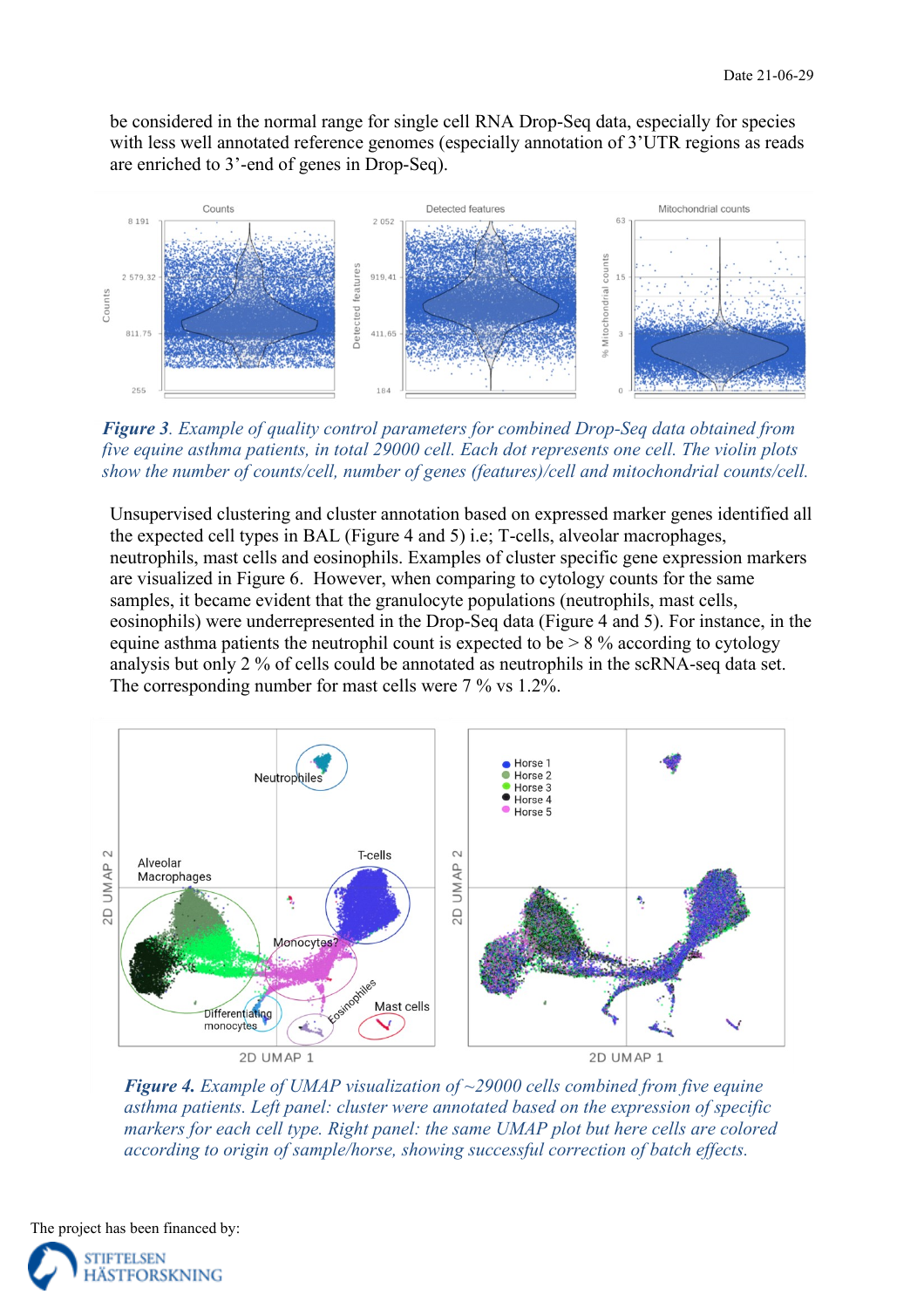

*Figure 5. Barplot showing comparison of the percentage of cell types in equine asthma samples as measured by cytology (purple) and scRNA-seq (blue). The T-cell and Macrophage cell types are in good agreement. In contrast, the number of granulocytes detected in the scRNA-Seq data are only 10-15 % of those counted by cytology.*



*Figure 6. Examples of expression of cell cluster specific gene markers analyzed in 29000 equine asthma cells. CD163 in macrophages/monocytes. CD3 in T-cells, SNX10 in neutrophils, MS4A2 in mast cells*



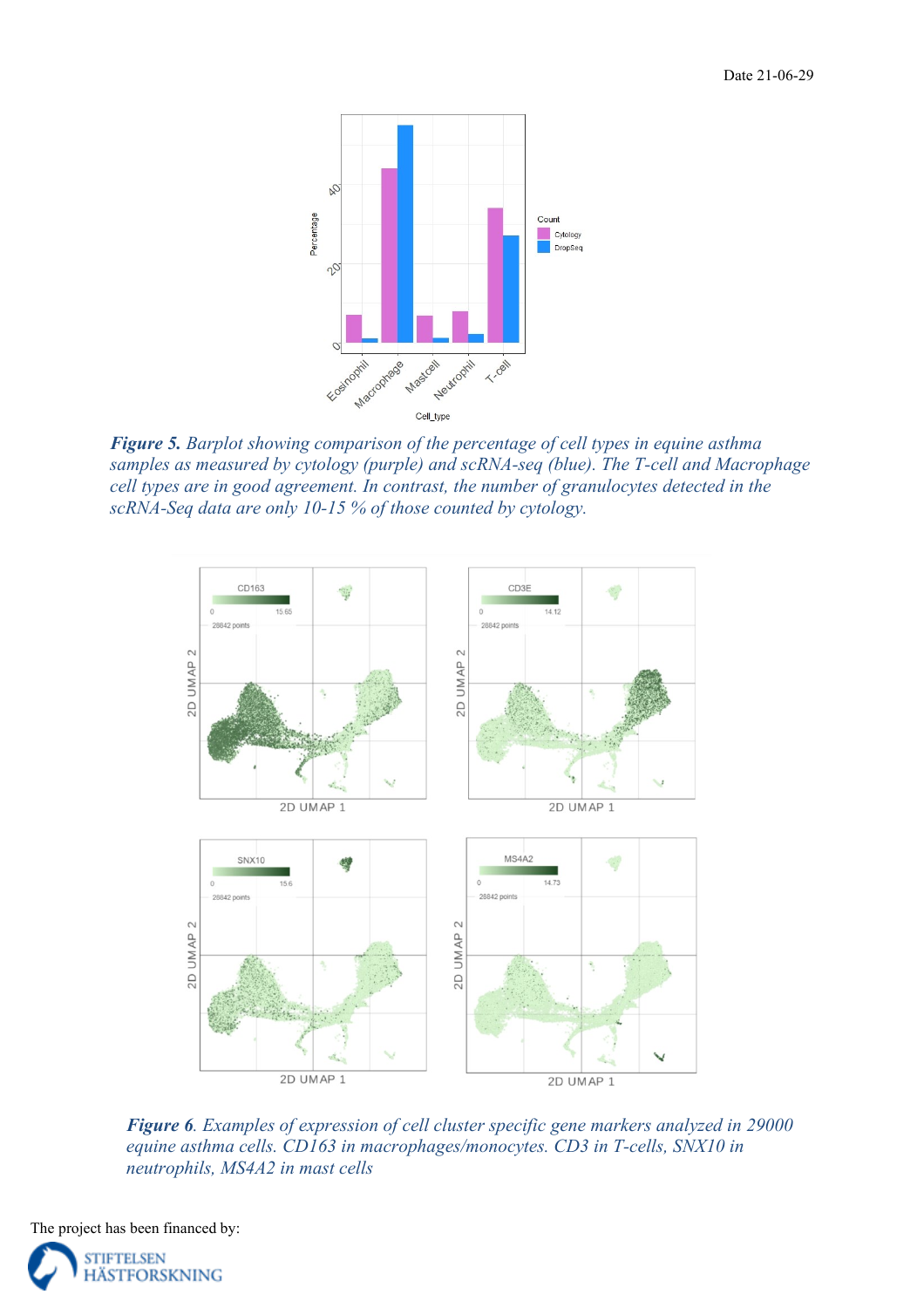Infiltration of neutrophils and/or mast cells to the alveolar space is characteristic for equine asthma and these cell types are important players in the inflammatory process. However, it has become evident (in this study and by others) that fragile granulocytes are notoriously difficult to analyze with droplet based scRNA-seq methods. The lower-than-expected number of granulocytes detected in our data is most likely due to a combination of factors: i) fragile cells may break during prolonged sample handling and droplet encapsulation process ii) the low RNA-content of granulocytes makes them difficult to distinguish in the noisy single cell data, particularly when analyzing them together with large number of cells with higher levels of gene expression, such as e.g macrophages. Despite that, by analyzing combined samples obtained from several horses (n=20) we could in our data set detect sufficient numbers of neutrophils and mast cells for a preliminary view of these populations in equine asthma. However, for overall cell composition analysis and identification of rare neutrophil and mast cell subpopulations involved in equine asthma, the commonly employed droplet microfluidic based scRNA-seq methods are suboptimal. Therefore, we are currently in the process of evaluating a novel gravity-flow based device for single cell RNA-seq which is especially adapted for sensitive cell populations such as granulocytes (HIVE, Honeycomb Biotechnologies).

#### *Ongoing analysis and future plans*

The analysis of the full BAL scRNA-seq data set  $(\sim 100 000)$  cells is now ongoing, where we are mapping out the BAL-cell landscape in more detail, identifying more fine-grained clustered subpopulations and performing differential gene expression analysis between equine asthma samples and healthy controls. These analyses are very computational heavy but a manuscript describing the full data set is planned for submission in Q3-Q4 of 2021.

In the original project plan, analysis of equine lung biopsy cells by scRNA-seq was also included. Due to Covid19 we were unfortunately not able to perform any biopsy sampling during the project period. Instead, we have only sequenced cells from BAL samples although increased the number of BAL samples to twenty (twelve equine asthma patients + eight healthy controls, while the original plan was; BAL+ biopsy from three patients and three controls). It should be mentioned however that the project has been granted additional funding to perform a large study (FORMAS) during 2021-2023, including biopsies and that sampling of biopsies for scRNA-seq are scheduled to be performed in the beginning of 2022. Future plans also include to investigate the single-cell transcriptional response to pharmacological treatment in horses that respond to treatment versus poor-responders.

#### **Conclusions**

In this 1-year pilot project the primary aim was to test and optimize a single cell RNA-seq technique for detailed studies of immune cell populations in equine asthma. To this end we have optimized a Drop-Seq (15) workflow. Although the Drop-Seq method is technically more challenging than commercial scRNA-Seq solutions (e.g 10x Genomics) it has the advantage of being very cost efficient and therefore allowing for analysis of higher numbers of single cells and samples. Based on the results obtained in this pilot we conclude the following:

- A Drop-Seq workflow for analyzing equine single immune cells in bronchoalveolar lavage was successfully implemented and the generated data was of high quality. The evaluation of is based on sequencing of  $~100~000$  single cells.
- All expected BAL cell types were detected by the Drop-Seq method although granulocyte cell numbers were lower than expected.

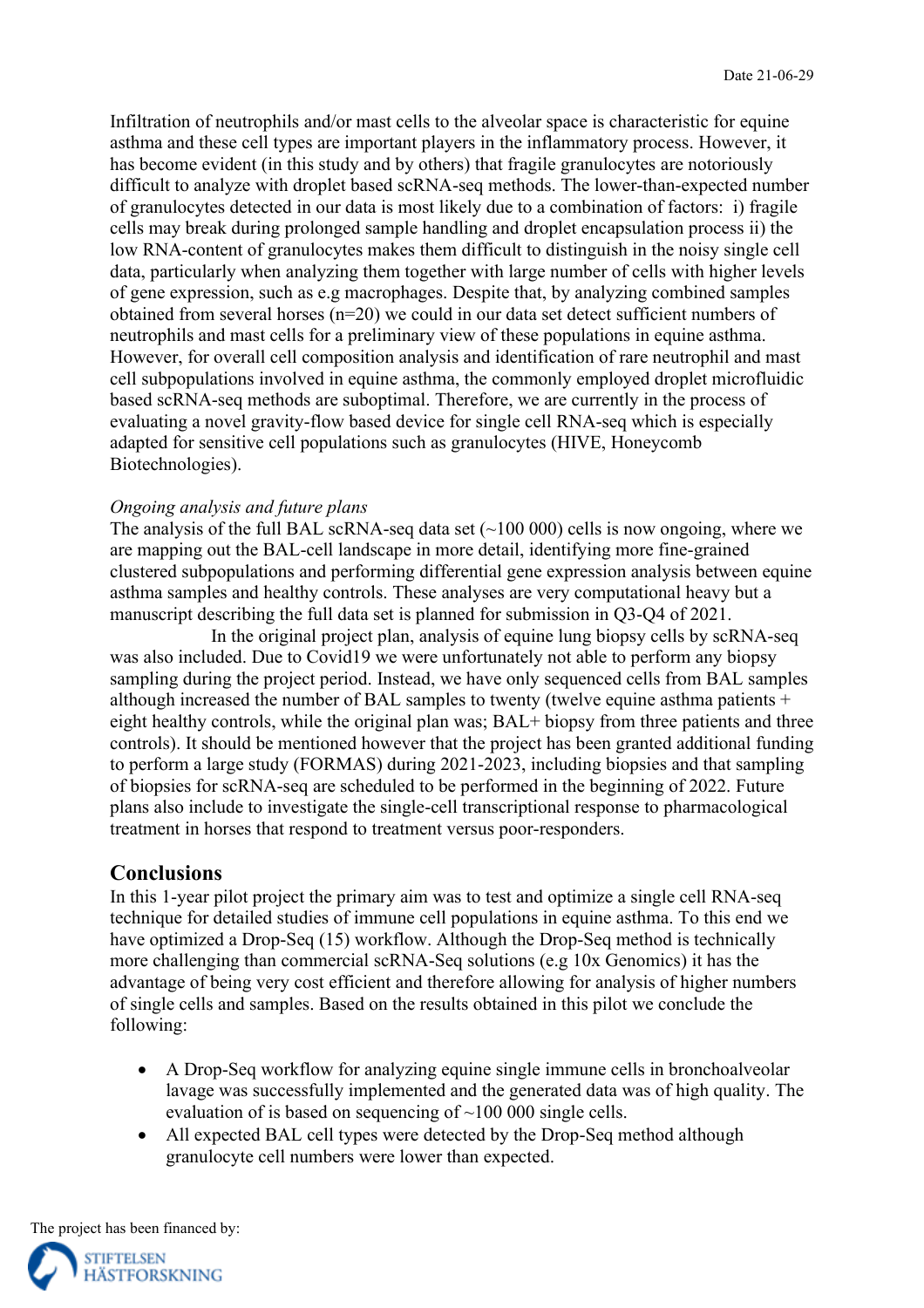- Drop-Seq is a cost efficient option for single cell transcriptomics analysis of equine Tcells and macrophages in bronchoalveolar lavage.
- Alternative scRNA-seq methods should ideally be employed for a more comprehensive analysis of equine granulocytes in bronchoalveolar lavage.

## **Relevance for the practical horse sector incl. recommendations**

Respiratory conditions are a growing welfare issue in horses. Hence novel research strategies which may ultimately lead to enhanced diagnostic precision and better prediction of therapy outcome is of importance. In this project we have taken the first steps to study equine asthma using single cell RNA-sequencing techniques. A first single cell atlas of the immune cell landscape in the lung of healthy horses and horses diagnosed with asthma will generate new insights into the pathophysiology and inflammatory processes in equine asthma. Future directions include to apply the technique to an increased number of horses and take steps toward better disease stratification and to study transcriptional response to treatment at the single cell level. Moreover, for a more complete picture it will be important to also study pathophysiological changes in the cells of the airway walls.

## **References**

1. Riihimäki et al; A, Inflammatory Response In Equine Airways, Thesis, Swedish University of Agricultural Sciences, 2008

2. Couetil et al, Inflammatory Airway Disease of Horses-Revised Consensus Statement, J Vet Intern Med, 2016

3. Bond et al, Equine asthma: Integrative biologic relevance of a recently proposed nomenclature, J Vet Intern Med, 2018

4. Gerber et al, A, Mixed inheritance of equine airway obstruction, J Vet Intern Med, 2009

5. Gerber et al, B Genetics of upper and lower airway diseases in the horse, Equine Vet J, 2015

6. Mason, eQTL discovery and their association with severe equine asthma in European Warmblood horses, BMC Genomics, 2018

7. Robinson, Coughing, mucus accumulation, airway obstruction, and airway inflammation, Am J Vet Res, 2003

8. Holcombe, S.J. et al, Stabling is associated with airway inflammation in young Arabian horses, Equine Vet J, 2001

9. Laan, T.T et al, Evaluation of cytokine production by equine alveolar macrophages exposed to lipopolysaccharide, Aspergillus fumigatus, and a suspension of hay dust. Am J Vet Res, 2005

10. Gerber et al, Airway mucus in recurrent airway obstruction-short-term response to environmental challenge J Vet Intern Med, 2004

11. Stubbington M et al, Single-cell transcriptomics to explore the immune systemin health and disease, Science, 2017

12. Regev et al, The Human Cell Atlas, Elife, 2017

13. Patel et al, Single-cell resolution landscape of equine peripheral blood mononuclear cells reveal diverse cel types including Tbet+ B cells, BMC Biology, 2021

14. Harman et al, Single-cell RNA sequencing of equine mesenchymal stromal cells from primary donor-matched tissue sources revela functional heterogeneity in immune modulation and cell motility, Stem Cell Res Ther, 2020

15. Macosco et al, Highly Parallel Genome-wide Expression Profiling of Individual Cells Using Nanoliter Droplets, Cell, 2015

16. Kalbfleisch et al, Improved reference genome for the domestic horse increases assembly contiguity and composition, Commun Biol, 2018

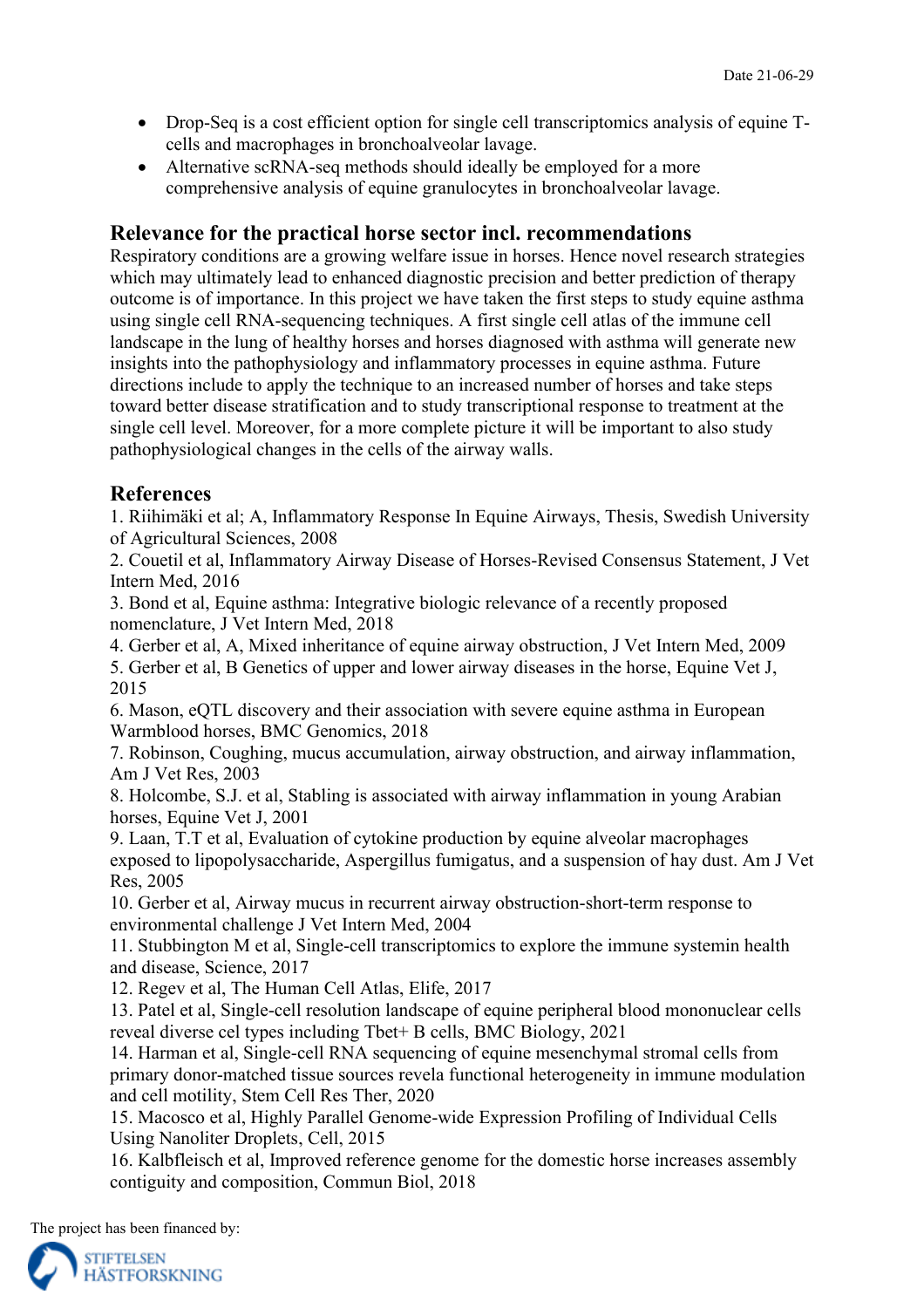17.<https://github.com/Hoohm/dropSeqPipe>

18. Lun et al, EmptyDrops: Distinguishing cells from empty droplets in droplet-based singlecell RNA sequencing data. Genome Biology, 2019

19. Satija et al, Spatial reconstruction of single-cell gene expression data, Nat Biotechnol, 2015

20. Korsunsky et al, Fast, sensitive and accurate integration of single-cell data with Harmony, Nature Methods, 2019

## **Part 3: Result dissemination**

*State all result dissemination from the financed project into the appropriate section, including information as indicated. Additional rows can be added to the table.*

| <b>Scientific</b><br>publications,<br>published             | Author(s), year, title, journal, Vol, No, pp. (doi/link if applicable)                                                                                                                                               |
|-------------------------------------------------------------|----------------------------------------------------------------------------------------------------------------------------------------------------------------------------------------------------------------------|
| <b>Scientific</b><br>publications,<br><i>submitted</i>      | $Author(s)$ , title                                                                                                                                                                                                  |
| <b>Scientific</b><br>publications,<br>manuscript            | Riihimäki Miia*, Fegraeus Kim, Waern Ida, Nordlund Jessica and<br>Raine Amanda*<br>Working title: Single cell landscape of bronchoalveolar immune<br>cells in healthy horses and horses diagnosed with equine asthma |
|                                                             | *corresponding authors<br>Will be submitted to high ranked scientific journal in Q3-Q4 2021                                                                                                                          |
| Conference<br>publications/<br>presentations                | No conferences were attended during 2020-21 due to Covid19<br>restrictions. We plan to present the results at several conferences<br>during 2021 and 2022, depending on how the Covid19 situation<br>develops        |
| <b>Other</b><br>publications,<br>media etc.                 | Publication in veterinary trade journal:<br>Fokus Luftvägar- Miia Riihimäki-Veterinär och forskare med<br>hästens bästa i blicken, Svensk Veterinär, Juni 2021                                                       |
| Oral<br>communication,<br>to horse sector,<br>students etc. | If circumstances allow, an equine asthma seminar will be organized<br>at SLU in the fall/winter 2021, otherwise in spring 2022                                                                                       |
| <b>Student theses</b>                                       | Author/Student, co-authors/supervisors, year, title, type of thesis<br>(doi/link if applicable)                                                                                                                      |